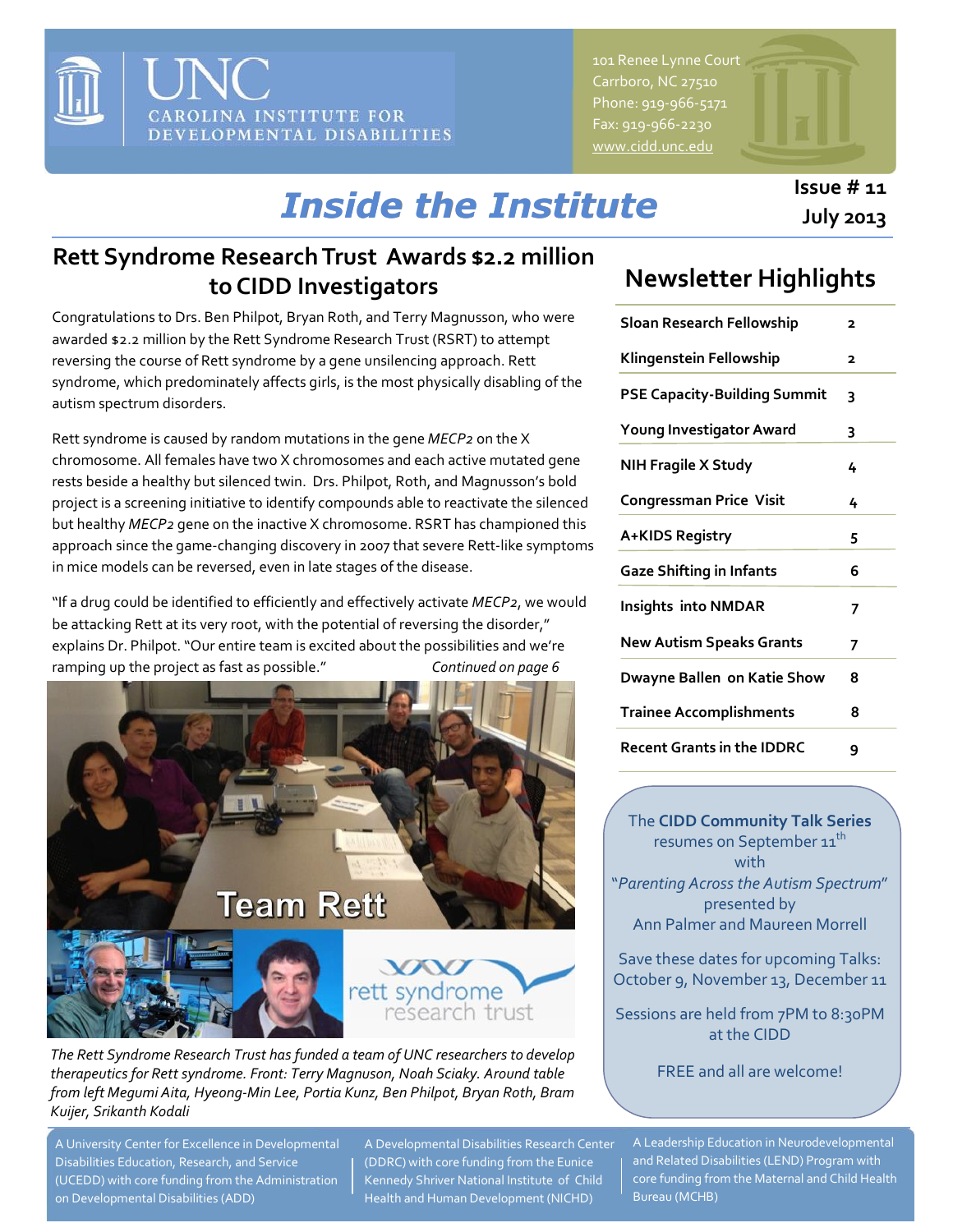#### **Dr. Anne Taylor Awarded Prestigious Sloan Fellowship**

Biomedical engineer and CIDD investigator, Dr. Anne Marion Taylor, is among the 126 scientists and scholars in the United States and Canada to receive 2013 Sloan Research Fellowships from the Alfred P. Sloan Foundation.

Sloan fellowships are intended to enhance the careers of early career researchers, whose achievements and potential identify them as rising stars among the next generation of scientific leaders in eight fields: chemistry, computer science, economics, mathematics, evolutionary and computational molecular biology, neuroscience, ocean sciences and physics. Dr. Taylor will receive a two-year, \$50,000 grant to further her research.

Taylor's research explores the intersection of neurobiology, neurotechnology and biomedical engineering to study the cellular mechanisms critical in learning and memory. Her work seeks to develop microfluidic devices to improve the organization and access to neurons and neuronal circuits. One such device directs the growth of axons, enabling investigations in axonal and synaptic cell biology.

"The use of Anne's devices and methods has catalyzed a paradigm shift in the current understanding of synapse development," says Nancy Allbritton, chair of the joint department of biomedical engineering between UNC and North Carolina State



University. "Her simple, robust tools are so successful and have had such a significant impact that the devices are now commercially available – a tremendous achievement for such a young investigator."

Sloan Research Fellowships have been awarded since 1995. Since then, 39 Sloan fellows have gone on to win the Nobel Prize in their fields and 16 have received the Fields Medal, the top honor in mathematics.

#### **Spencer Smith Receives Klingenstein Fellowship Award in the Neurosciences**

The Klingenstein Fellowship Awards provide early support to young investigators engaged in basic or clinical research that may lead to a better understanding of neurological and psychiatric disorders. Ten fellowships were awarded in May of this year. Among the recipients is CIDD investigator, Spencer Smith, Ph.D.

This grant supports highly challenging and ambitious research into how neurons integrate their synaptic inputs in vivo. This process can be quite complex and involve multiple layers of neuronal computations even within single cells. It is through Dr.



Smith's innovations in direct electrical recordings from small neuronal compartments that we can begin to explore this process in vivo.

Last year, Dr. Smith also received a Career Development Award from the Human Frontier Science Program, an international organization funded by the governments of the G7 nations. This grant is supporting the development of a new type of two-photon microscope, one with an unprecedented wide field of view enabling the imaging of single neurons in multiple cortical areas simultaneously.

One of the fundamental unsolved questions in neuroscience is: How is the same cortical circuitry used for different behaviors? The neocortex is organized into functionally distinct areas. During behavior, these cortical areas exhibit changes in spiking activity and connectivity. Dr. Smith's ultimate goal is to better understand the cellular and synaptic neurophysiological mechanisms that underlie different functional areas working in concert to drive behavior.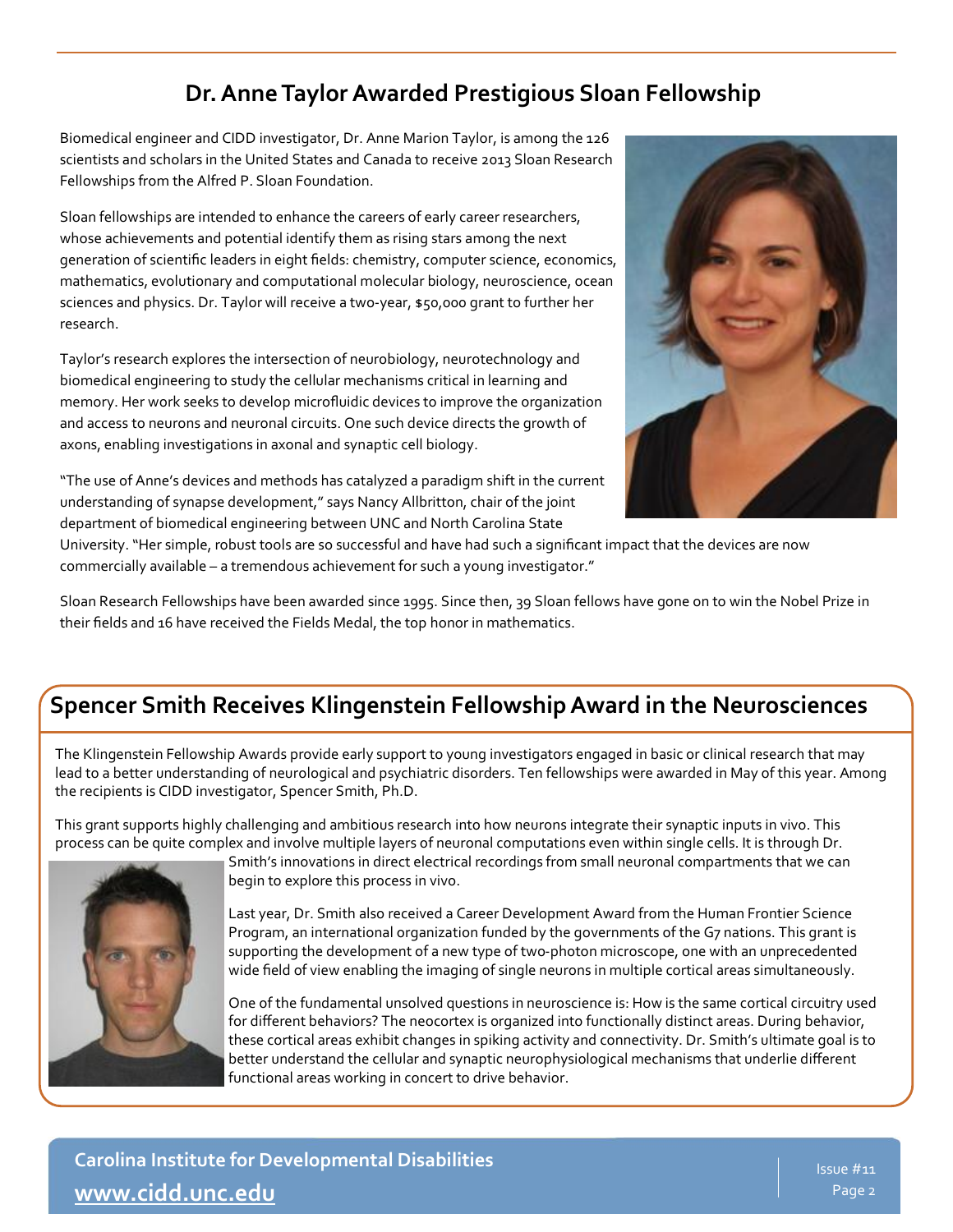### **North Carolina PSE Capacity-Building Summit: Leading the Way**

The Carolina Institute for Developmental Disabilities, with support from the College Access Challenge Grant, presented the second annual capacity building summit for postsecondary education (PSE) for students with intellectual and developmental disabilities (I/DD).

The two-day event was hosted by the North Carolina Postsecondary Education Alliance (PSEA), founded in 2009 to expand opportunities for students with I/DD to continue their education past high school in inclusive programs at universities and community colleges. To that end, the PSEA mission to increase awareness and affect systems change while supporting program development has led to increased opportunities for students. From one program in 2009, North Carolina now has ten programs and others in the planning stages.

The Summit, entitled "Leading the Way," featured keynote addresses from Stephan-Hamlin Smith, Executive Director of the Association on Higher Education and Disability (AHEAD), and Cate Weir, Project Coordinator for Think College at the Institute for Community Inclusion at U-Mass, Boston. A special award was presented to N.C. Representative Verla Insko for her commitment to higher education for all citizens in the state.



*CIDD Postsecondary Education Team: Back – Donna Yerby, Deb Zuver, Chris Cordeiro, Keith Errickson. Front — Kerry Hagner, Adrienne Villagomez, Robin Dorton*

Two hundred participants attended "how-to" sessions and engaged

in a facilitated strategic regional planning workshop. A student panel shared their college experiences and career goals. Representatives from all NC programs set up displays to provide information and an opportunity for networking within the state.

Evaluation feedback was 100% favorable and in support of continuation of this model to meet the needs of a growing population and demand for appropriate transition programs, so that all students have the opportunity to continue their education and improve their quality of life.

#### **Jason Wolff Receives Young Investigator Award**

Congratulations to Dr. Jason Wolff who received the Young Investigator Award this summer at the International Meeting for Autism Research (IMFAR) in Donostia / San Sebastián, Spain. IMFAR is the Annual Meeting of the International Society for Autism Research (INSAR).



Young Investigator Awards are given for the best biological and clinical empirical research papers published or in press in 2012 by an investigator who has been awarded their Ph.D. or M.D. in the past seven years. Up to two Young Investigator Awards are made. Each of these awards involves a stipend of \$1,500.

Dr. Wolff was recognized for 'best clinical empirical research paper' for his paper, [Differences in](http://www.ncbi.nlm.nih.gov/pubmed/22362397)  [white matter fiber tract development present from 6 to 24 months in infants with autism,](http://www.ncbi.nlm.nih.gov/pubmed/22362397) which was published in the *American Journal of Psychiatry* (June 2012).

**Carolina Institute for Developmental Disabilities [www.cidd.unc.edu](http://www.cidd.unc.edu/)**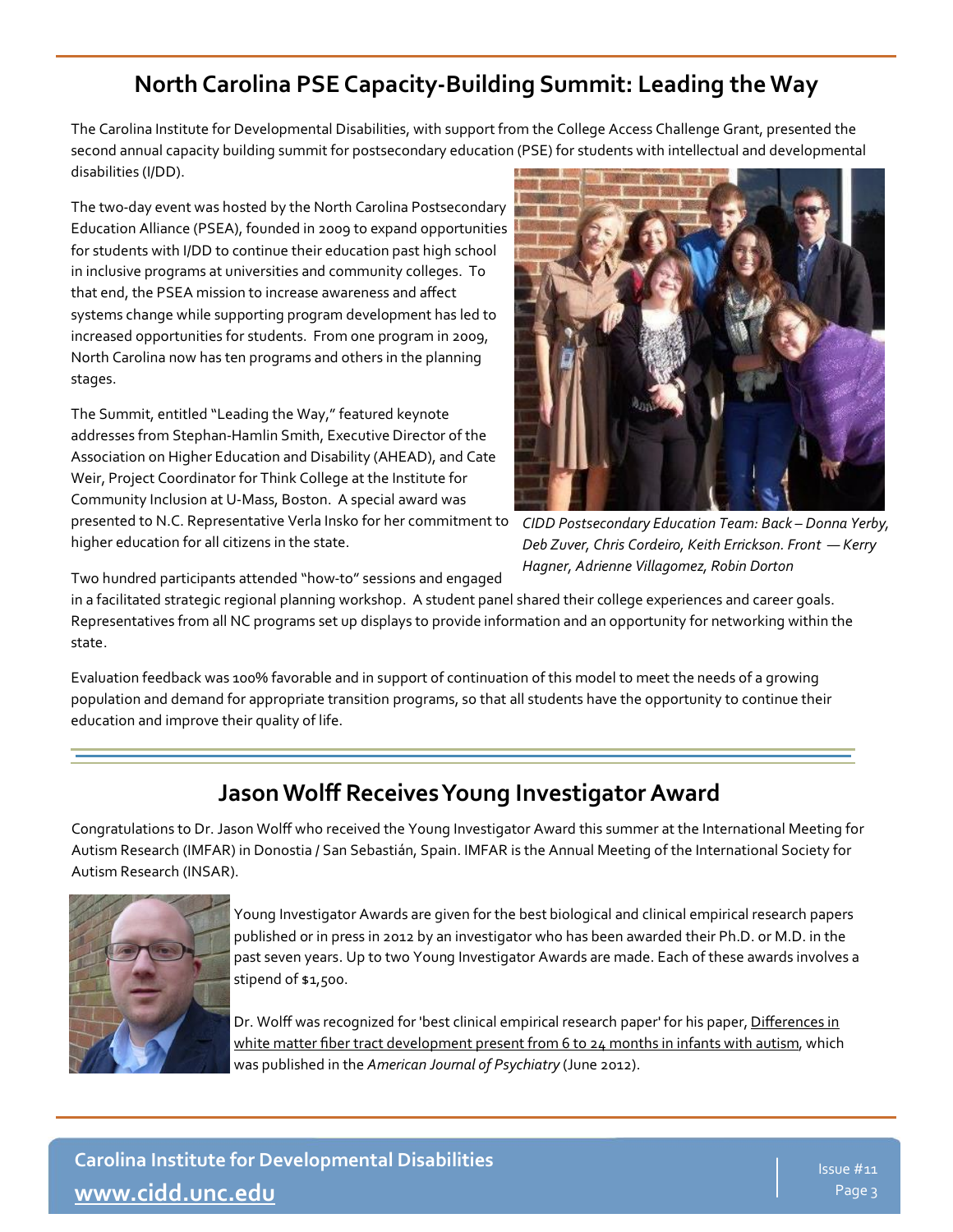#### **New NIH Funded Fragile X Study**

The CIDD in conjunction with Stanford University would like to inform you of an exciting new research project involving families with a child diagnosed with fragile X. This innovative NIH funded research project received funding in the fall of 2012 and the study is now underway.

The multi-center study involves the collaboration of two sites: University of North Carolina at Chapel Hill and Stanford University in Palo Alto, CA. At UNC, the lead investigator is CIDD Director, Joe Piven, MD. Dr. Piven is an expert on autism, neuroimaging, genetics, mental retardation, and developmental disorders including but not limited to fragile X syndrome. His research interests include structural MRI, as well as diffusion tensor imaging of the developing brain in autism and fragile X particularly as it relates to development and function.

At Stanford, Allan Reiss, MD, is the lead investigator. Dr. Reiss has worked extensively with individuals affected by a variety of neurogenetic disorders including fragile X syndrome, Turner syndrome, Williams syndrome and velocardiofacial syndrome. He studies how genetic and environmental factors affect brain structure and function, and how this ultimately impacts the development and function of persons with these disorders.

The current project is a continuation of an initial study of preschoolers with fragile x syndrome (FXS) which looked at patterns of early brain growth in fragile x and observed generalized brain overgrowth in children with FXS as compared to controls evident at age 2 and maintained across ages 4 to 5. The new study will follow up with the children from the initial study as well as enrolling a small number of new participants with FXS between 4 and 13 years of age.



Families enrolled in the study will travel either to Chapel Hill, NC, or Palo Alto, CA,

for a comprehensive series of non-invasive developmental assessments completed on the child with fragile X. Also, during this trip, the child will receive an MRI scan either during natural sleep or with the use of sedation depending on parents' preference and the child's capabilities. Participants will make a total of 2 trips to the respective study site approximately 2 years apart (e.g. visits at 4 and 6 years of age). There is no cost for participation as all travel and lodging costs are reimbursed by the study, and all services the study provides are at no charge to the family. In addition, families will receive feedback on the assessments and each MRI scan.

For more information on this project, please contact [heidi.bryant@cidd.unc.edu.](mailto:heidi.bryant@cidd.unc.edu)



# **United States Congressman David Price Visits the CIDD**

U.S. Congressman David Price visited the CIDD this past month. He met with leaders from the CIDD for an informational session and tour of the facility. He also attended a "town hall meeting" that included all CIDD faculty and staff.

**Carolina Institute for Developmental Disabilities [www.cidd.unc.edu](http://www.cidd.unc.edu/)**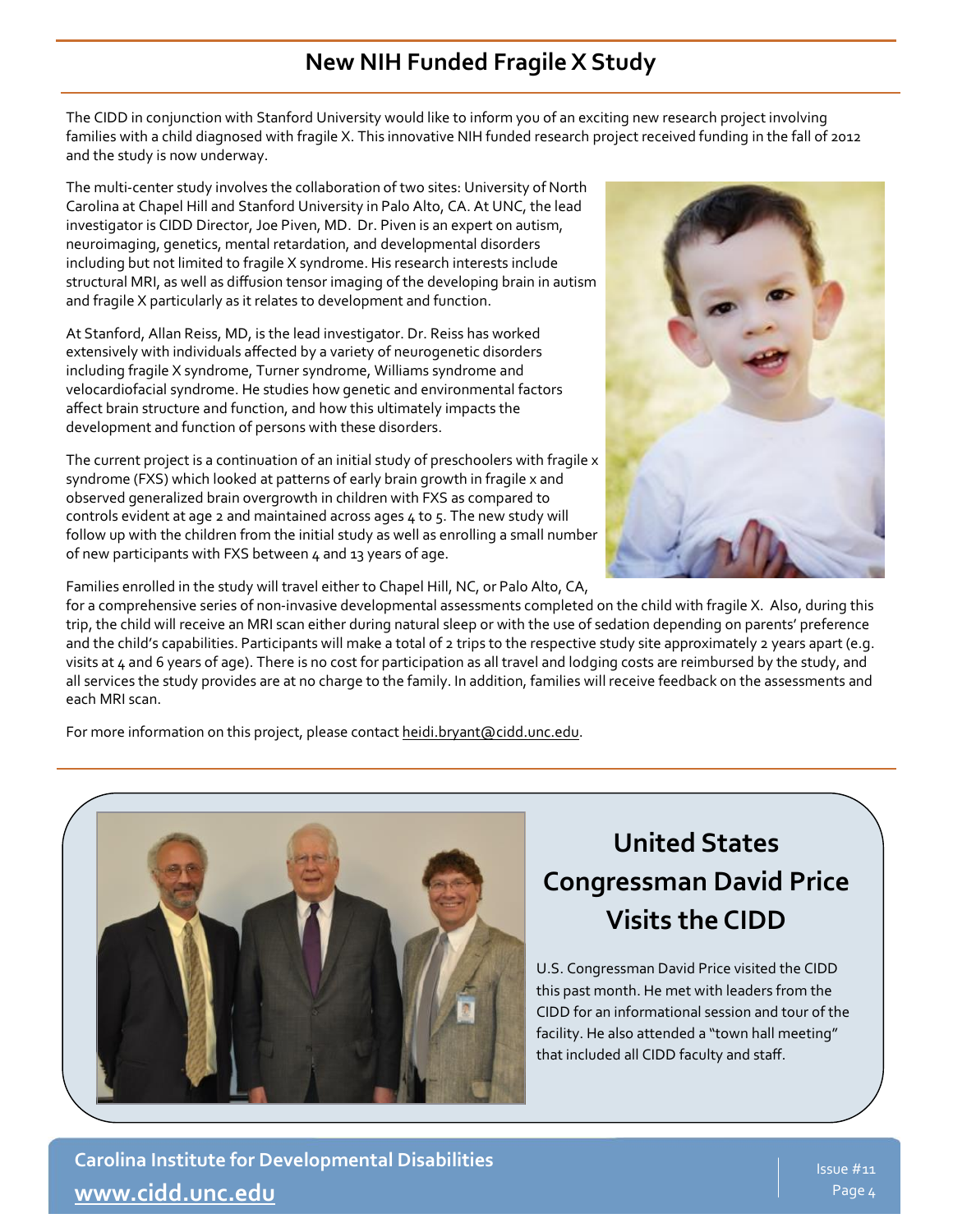#### **A+KIDS, a Web-Based Antipsychotic Registry for North Carolina Youths**

The rise in use of antipsychotics among U.S. children is well documented and has been a particular concern to patients, families, pediatric health care prescribers, public and private payers, and policy makers. Multiple guidelines exist regarding safety monitoring for antipsychotics, yet rates of adherence to these guidelines are known to be poor.

In response, a novel Web-based registry was designed and implemented for medical providers serving child and adolescent North Carolina Medicaid recipients. This effort, A+KIDS (Antipsychotics - Keeping It Documented for Safety (A+KIDS), is jointly funded by the North Carolina Division of Medical Assistance and Community Care Networks of North Carolina (CCNC), a statewide physician driven, managed care collaborative. The initial objectives of the project were to successfully establish a Web-based safety registry and to obtain and evaluate clinical information derived from the registry.

Dr. Robert Christian has been at the forefront in assisting with the development, improvement, statewide outreach, and formal evaluation of components of this effort. He is lead author of the study, "A+KIDS, a Web-Based Antipsychotic Registry



*Dr. Robert Christian* 

[for North Carolina Youths: An Alternative to Prior Authorization"](http://ps.psychiatryonline.org/Article.aspx?ArticleID=1693282) published in *Psychiatric Servicesin Advance* (June 3, 2013).

In April 2011, A+KIDS began asking prescribers of antipsychotics for children age 17 and under to respond to a set of questions regarding dose, indication, usage history, height, weight, and laboratory data such as blood glucose levels and lipid levels. Antipsychotic registrations were examined by linking North Carolina Medicaid prescription claims to registry entries. Prescribers were classified into different types, and the number of patients and registrations per prescriber were examined.

Top diagnosis groups for registry patients were unspecified mood disorders, autism spectrum disorders, and disruptive behavior disorders. Top target symptoms were aggression (48%), irritability (19%), and impulsivity (11%). Psychosis accounted for 5% of the target symptoms. Approximately 20% of NC Medicaid children with the primary diagnosis of ASD/DD were receiving antipsychotics.

"Depending on how you slice the data, NC Medicaid children with ASD/DD are the 2<sup>nd</sup> or 3<sup>rd</sup> most likely group to be receiving antipsychotics. This high ranking might be because children with developmental disabilities are disproportionately represented in the NC Medicaid population, but either way, a lot of the children in the state getting antipsychotics are kids with developmental disabilities," Dr. Christian explained. "It's not that these medicines are inherently bad. In fact they have helped many families. We just want to help get them to the kids that need them. It's very likely that many kids receiving antipsychotics, often in combination with other drugs, could be doing just as well or better with less medication."

Dr. Christian has a particular interest in the usage of antipsychotics and other psychotropic medications among those with developmental disabilities. In the coming months and years, he and his colleagues at Community Care of North Carolina, plan to evaluate to what extent NC Medicaid youths with ASD/DD might be at increased risk for antipsychotic prescribing, psychiatric polypharmacy, and psychiatric medication related side effects. Among the most important side effects of concern to doctors and their families are sedation, movement problems, weight gain, and other metabolic problems such as hyperglycemia, and hyperlipidemia.

**Carolina Institute for Developmental Disabilities [www.cidd.unc.edu](http://www.cidd.unc.edu/)**

ì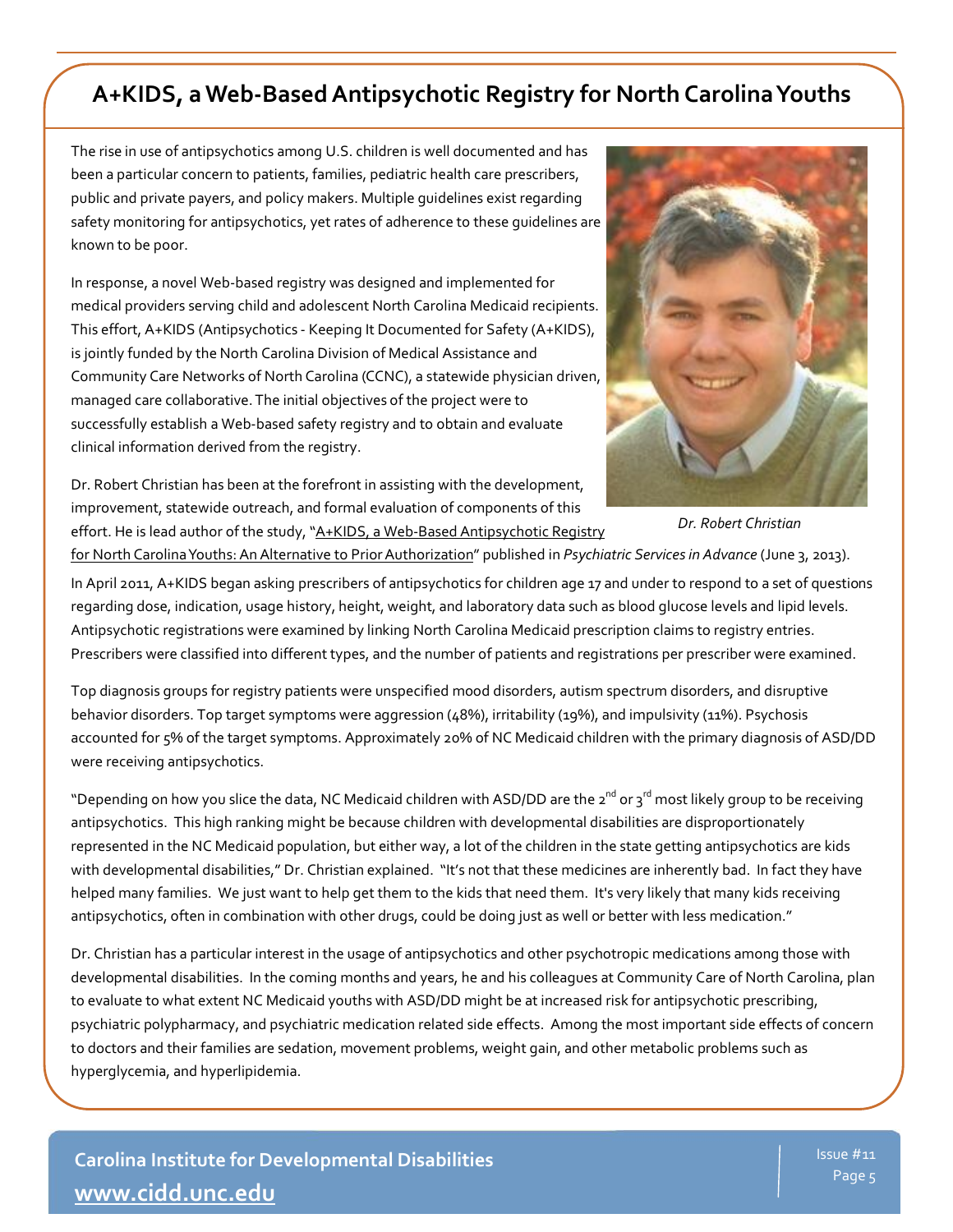#### **Atypical Brain Circuits May Cause Slower Gaze Shifting in Infants Who Later Develop Autism**

Recent research from CIDD investigators, published in the *American Journal of Psychiatry*, offers evidence that 7 month-olds later classified with an autism spectrum disorder (ASD) take more time to shift their gaze and attention from one object to another when compared to similar aged infants who do not develop ASD. The research also implicates a specific neural circuit, which may not be functioning optimally during this critical developmental period.

"It is important for 6 and 7-month-olds to be capable of efficiently shifting their gaze and visual attention toward and between important aspects of their environment in order to set the stage for more complex development around 9-12 months," says Dr. Jed Elison. Slight delays in this processing ability could initiate negative cascading effects on the development of social cognitive abilities, especially those that are cardinal features of ASD such as joint attention. When coupled with research published last year by CIDD investigators indicating blunted or slowed developmental growth in a number of circuits in the brain that rapidly transmit/ carry information between distant brain regions, the current findings from CIDD investigators and their collaborators elucidates early brain and behavioral markers that predict later ASD symptoms.

The study included 97 infants who were recruited and assessed as part of the Infant Brain Imaging Study (IBIS), an international network of researchers and clinicians coordinated by Principle Investigator and CIDD director Joseph Piven. The IBIS Network consists of research sites at UNC, Children's Hospital of Philadelphia, Washington University in St. Louis, the University of Washington in Seattle, the University of Utah in Salt Lake City, the Montreal Neurological Institute at McGill University, and the University of Alberta and is currently recruiting younger siblings of children with autism and their families for ongoing research.

As part of the behavioral assessment around 6 months of age, the infants in this study looked at pictures on a computer screen while sitting on their mother's lap. Sophisticated eye tracking equipment recorded where the infants looked on the screen. The infants also napped during a brain scanning session where the researchers used safe and

sophisticated brain imaging equipment to take pictures of the infant's brain. The families then returned for visits at 12 months and 24 months of age. At 24 months, the toddlers take part in a diagnostic evaluation to determine whether they are showing ASD



*Splenium of the Corpus Callosum: Image credit to Jason Wolff Ph.D., UNC-CIDD*

symptoms. This test was used classify groups of infants who showed ASD symptoms and infants who did not show ASD symptoms. One of the primary finding of the current research suggests that a specific neural circuit, the splenium of the corpus callosum, may not be supporting visual orienting in the same way for infants later classified with ASD as it is in low-risk typically developing infants.

"Our hope is that this finding may enhance early detection efforts, which should directly inform early interventions that could improve outcomes for individuals with ASD and their families" said Dr. Piven.

#### **Rett Syndrome Research Trust Award** *continued*

A [recent paper](http://news.unchealthcare.org/news/2011/december/unc-study-could-lead-to-a-treatment-for-angelman-syndrome) by Philpot and his colleagues published in the journal *Nature* describes successful reactivation of the silenced gene in Angelman syndrome, demonstrating that gene unsilencing is possible. Joining Philpot and Roth in this effort is Terry Magnusson, a world-renowned leader in X-inactivation.

RSRT is a nonprofit organization exclusively devoted to global research on Rett syndrome and related *MECP2* disorders. Their goal is to heal children and adults who will otherwise suffer the effects of these disorders for the rest of their lives. To learn more about the Trust, visit [http://www.rsrt.org/.](http://www.rsrt.org/)

The RSRT award will fund a team of three full-time post-docs and two technicians.

**Carolina Institute for Developmental Disabilities [www.cidd.unc.edu](http://www.cidd.unc.edu/)**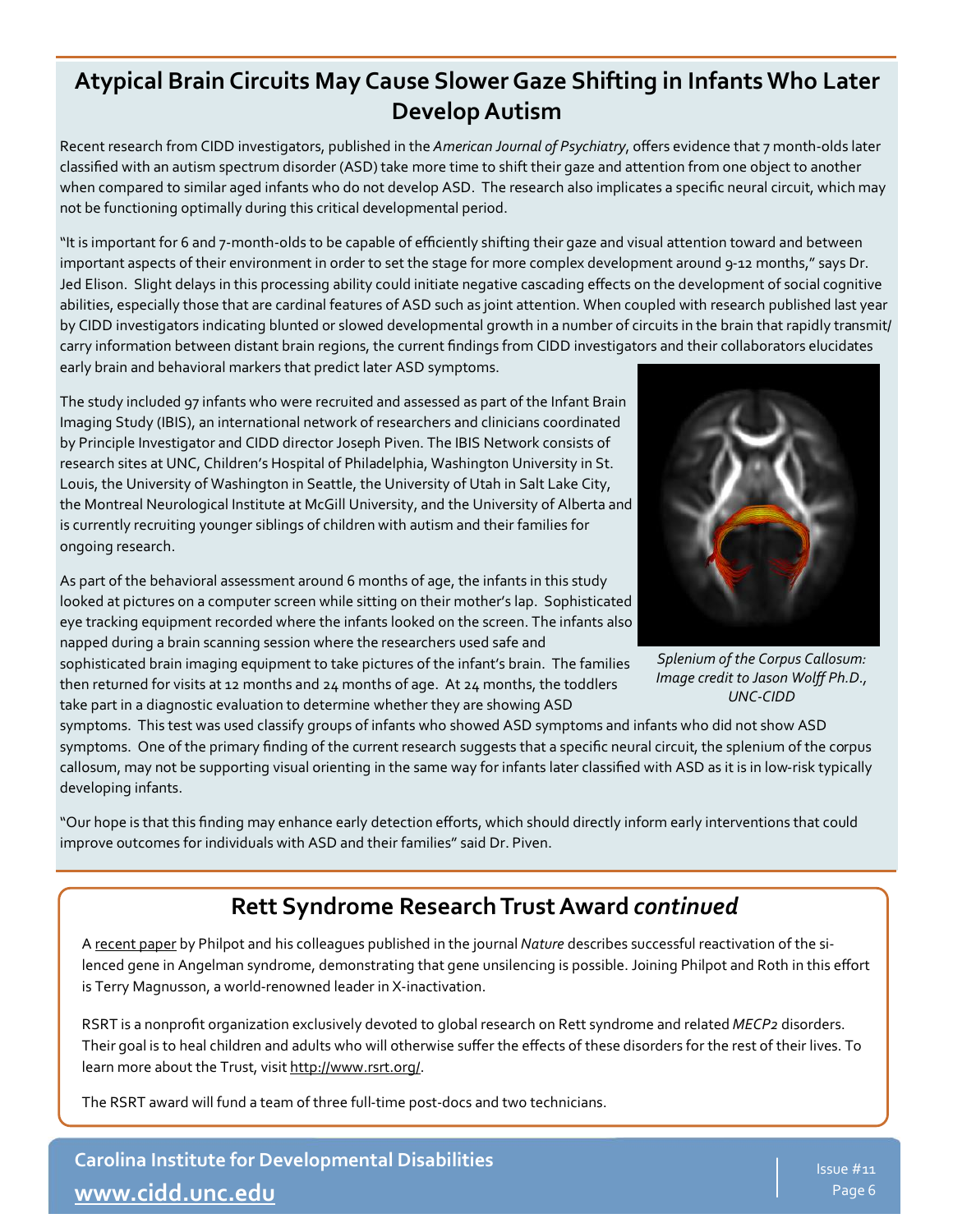#### **NMDAR Signaling: Insights into NMDAR Dysfunction that Occurs in DD**

NMDA receptors (NMDARs) play a crucial role in normal human brain function and their dysfunction has been implicated in schizophrenia, epilepsy, depression, and other neurodevelopmental disorders.

NMDARs are located both presynaptically and postsynaptically where they are critical for memory formation, neuronal synaptic responses, and proper development of the nervous system. However, the mechanisms underlying presynaptic NMDAR function have remained unclear.

Research performed in Ben Philpot's Lab has elucidated the downstream signaling pathways utilized by presynaptic NMDARs during cortical development and further highlight their importance for proper synapse function.

Given the association of NMDARs with neurological disorders, this work may thus contribute to the understanding of synaptic



*Drs. Ben Philpot and Portia Kunz (McCoy)* 

dysfunction that may underlie these disorders. The study "Presynaptic NMDA Receptor Mechanisms for Enhancing [Spontaneous Neurotransmitter Release"](http://www.jneurosci.org/content/33/18/7762.abstract) was recently published in the *Journal of Neuroscience*.

#### **New Grants Funded by Autism Speaks Includes CIDD Research Projects**

Autism Speaks, the world's leading autism science and advocacy organization, has awarded \$4.8 million in funding for 14 new research projects, including two CIDD research projects.

CIDD investigator, Laura Klinger, Ph.D., will conduct a landmark 40-year follow-up study of individuals served by the **[TEACCH](http://www.autismspeaks.org/what-autism/treatment/training-and-education-autistic-and-related-communication-handicapped-children)** Autism Program. This represents a unique opportunity to study outcomes in older adults with ASD. The results have the potential to influence legislative and community service decisions that affect adults with ASD.

Joe Piven, M.D. and colleagues will collect brain electroencephalographic (EEG) information on infants to determine whether EEG can be used to predict the early detection of autism. This targeted research project will complement the team's ongoing [Infant Brain Imaging Study \(IBIS\)](http://www.autismspeaks.org/science/grants/ibis-earli-collaboration) study of the brain and behavior development of infants at high risk of developing autism.

IBIS is supported through the NIH Autism Center of Excellence Network. Researchers also hope to gain a fuller understanding of brain-behavior relationships during the critically important period of infant brain development.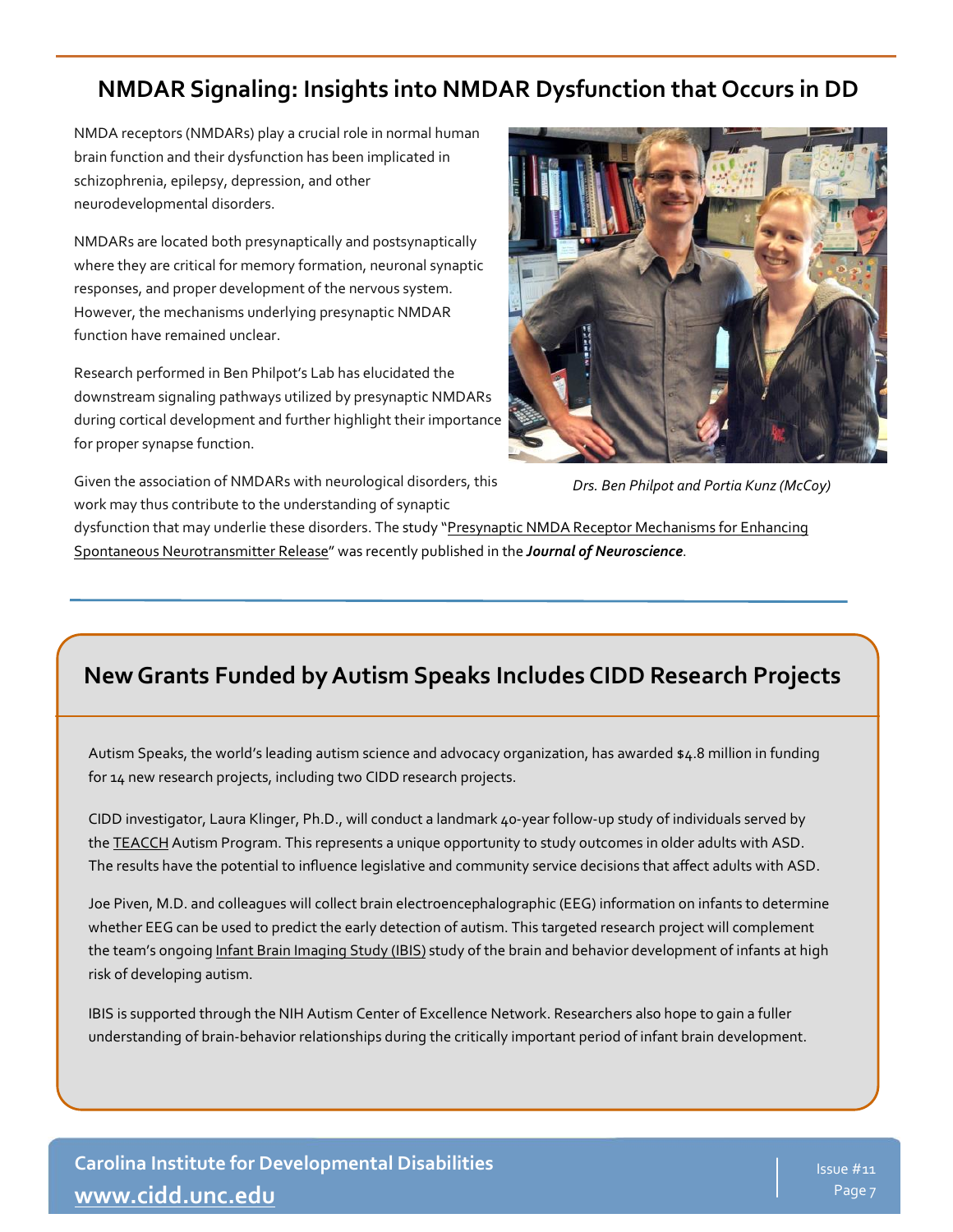#### **Dwayne Ballen on Katie Couric Show**

Dwayne Ballen, a key community supporter of the CIDD, was recently interviewed on the Katie Couric Show about his new book, "Journey with Julian." Mr. Ballen is an award winning journalist and television sportscaster. He is also the father of a son with autism.

Mr. Ballen joined Katie Couric for a special television appearance with his son Julian. He was interviewed about his book and shared his inspiring story about the challenges and triumphs of raising a child with autism.

The show featured kids living with autism and accomplishing what no one thought was possible. It also highlighted parents who are every day heroes. To learn more visit [http://](http://ktie.tv/1950UzS) [ktie.tv/1950UzS](http://ktie.tv/1950UzS)



DWAYNE BALLEN

# **CIDD Postdoc & Trainee Accomplishments and News**



**Sarah Schipul** (Psychiatry) presented a poster on Atypical ERP Effects during Auditory Processing in Children with Autism Spectrum Disorder at the *International Meeting for Autism Research*, San Sebastian, Spain. She also presented findings on Distinct ERP Responses during Auditory Processing in Young Children with Autism at the *Gatlinburg Conference on Research and Theory in Intellectual and Developmental Disabilities*, San Antonio, TX. Sarah's mentors are Ayse Belger and Grace Baranek.



**Neeraja Ravindran** (Clinical Psychology) presented selected results from her dissertation data at the Society for Research in Child Development biennial meeting in April. The topic of her poster was Parent and Professional Perspectives about Autism in South India: A Focus on Parent-Professional Relationships. Neeraja's primary post-doc supervisor is Lauren Turner Brown.



Graduate student **Megan Kovac** (School Psychology) has received a 2013-2014 UNC Dissertation Completion Fellowships for her dissertation addressing affective modulation of the postauricular reflex in children with autism. Megan is advised by Gabriel Dichter.



**Anna Sabatino** (Developmental Psychology) successfully defended her dissertation which investigated visual attention to social and nonsocial stimuli in children with autism. Anna is jointly advised by Gabriel Dichter and Steve Reznick.



Graduate student **Cara Damiano** (Clinical Psychology) has received a 2013-2014 UNC Dissertation Completion Fellowship for her dissertation addressing neural mechanisms of reward uncertainty in children with autism. Cara is advised by Gabriel Dichter.



**Emily Furgang** (Occupational Science/Occupational Therapy) successfully defended her dissertation, Engagement of Students with Intellectual and Developmental Disabilities in Postsecondary Education. Emily is advised by Ruth Humphry and mentored by Angela Rosenberg.



**Dillon Cockrell** (Psychology) received highest honors for his honors project on fMRI of reward loss in children with autism. Dillon is advised by Gabriel Dichter.

**Carolina Institute for Developmental Disabilities [www.cidd.unc.edu](http://www.cidd.unc.edu/)**

Issue #11 Page 8